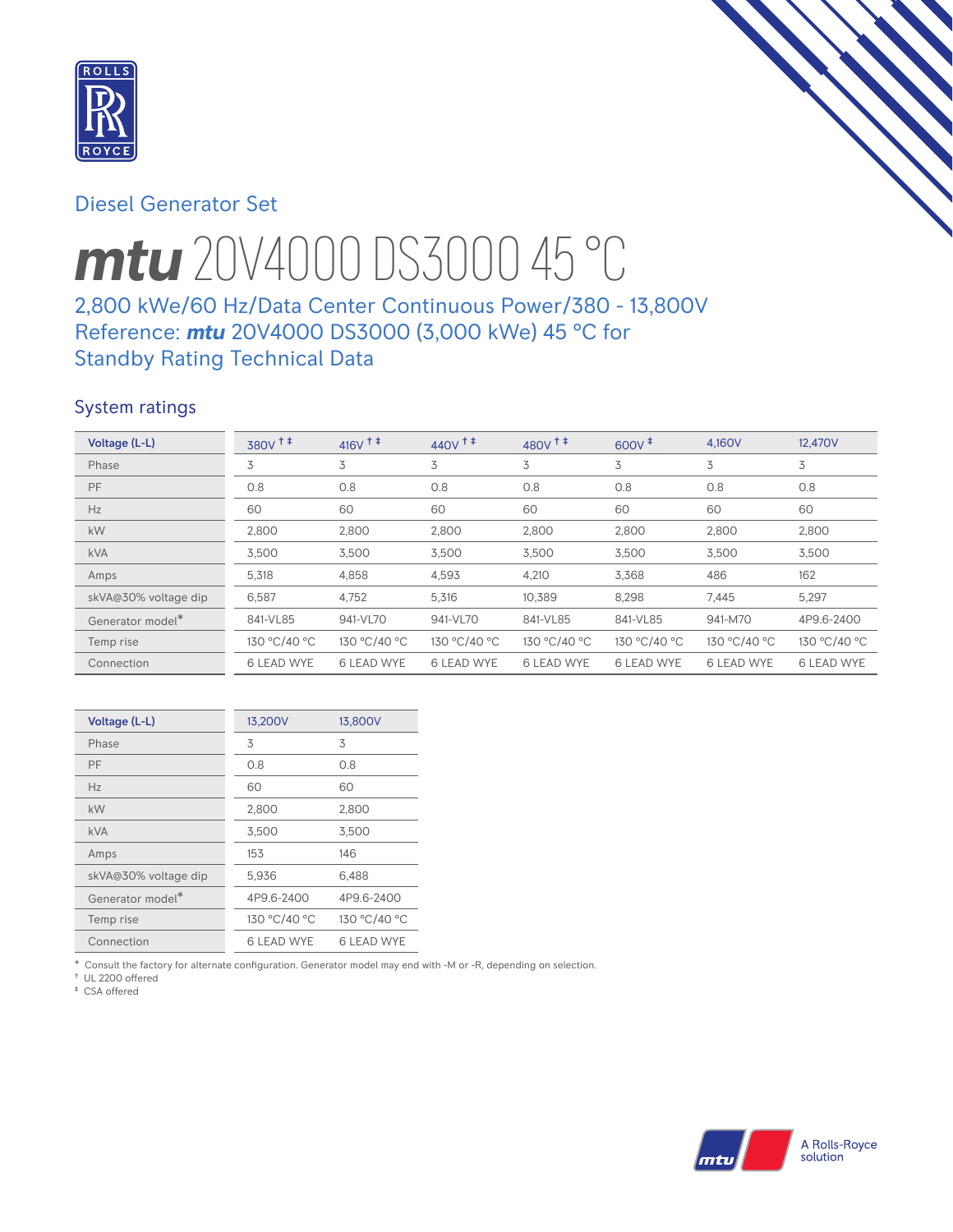# Certifications and standards

#### — Emissions

- EPA Tier 2 certified
- South Coast Air Quality Management District (SCAQMD)
- Generator set is designed and manufactured in facilities certified to standards ISO 9001:2008 and ISO 14001:2004
- Seismic certification optional
	- 2018 IBC certification
	- HCAI pre-approval
- UL 2200 optional (refer to *System ratings* for availability)
- CSA optional (refer to *System ratings* for availability)
	- CSA C22.2 No. 100
	- CSA C22.2 No. 14

## Standard features \*

- Single source supplier
- Global product support
- Two (2) Year/3,000 Hour Basic Limited Warranty
- 20V4000 diesel engine
	- 95.4 liter displacement
	- Common rail fuel injection
	- 4-cycle
- Complete range of accessories
- Cooling system
	- Integral set-mounted
	- Engine-driven fan

# Standard equipment \*

### Engine

- Air cleaners
- Oil pump
- Oil drain extension and shut-off valve
- Centrifugal oil filtration
- Closed crankcase ventilation
- Jacket water pump
- Inter cooler water pump
- Thermostats
- Blower fan and fan drive
- Radiator unit mounted
- Electric starting motor 24V
- Governor electronic Isochronous
- Base structural steel
- SAE flywheel and bell housing
- Charging alternator 24V
- Battery box and cables
- Bulkhead fuel connectors
- Flexible exhaust connection
- EPA certified engine

## Generator

- NEMA MG1, IEEE, and ANSI standards compliance for temperature rise and motor starting
- Sustained short circuit current of up to 300% of the rated current for up to 10 seconds
- Self-ventilated and drip-proof
- Superior voltage waveform
- Performance Assurance Certification (PAC)
	- Generator set tested to ISO 8528-5 for transient response
	- Verified product design, quality, and performance integrity
	- All engine systems are prototype and factory tested
- Power rating
	- Data Center Continuous Power (DCCP) rating is optimized for data center applications
	- Uptime Institute compliant for Tier III and IV data centers
	- No runtime limitation
	- 100% load factor
	- 10% overload available
	- Accepts rated load in one step per NFPA 110
- Generator
	- Brushless, rotating field generator
	- 2/3 pitch windings
	- Permanent Magnet Generator (PMG) supply to regulator
	- 300% short circuit capability
- Digital control panel(s)
	- UL recognized, CSA certified, NFPA 110
	- Complete system metering
	- LCD display
- Digital, solid state, volts-per-hertz regulator
- Brushless alternator with brushless pilot exciter
- 4 pole, rotating field
- 2-bearing, sealed
- Flexible coupling
- Full amortisseur windings
- 125% rotor balancing
- 3-phase voltage sensing
- $\pm$  0.25% voltage regulation no load to full load
- 100% of rated load one step
- 5% maximum total harmonic distortion

#### Digital control panel(s)

- Digital metering
- Engine parameters
- Generator protection functions
- Engine protection
- CANBus ECU communications
- Windows®-based software
- Multilingual capability
- Communications to remote annunciator
- Programmable input and output contacts
- UL recognized, CSA certified, CE approved
- Event recording
- IP 54 front panel rating with integrated gasket
- NFPA 110 compatible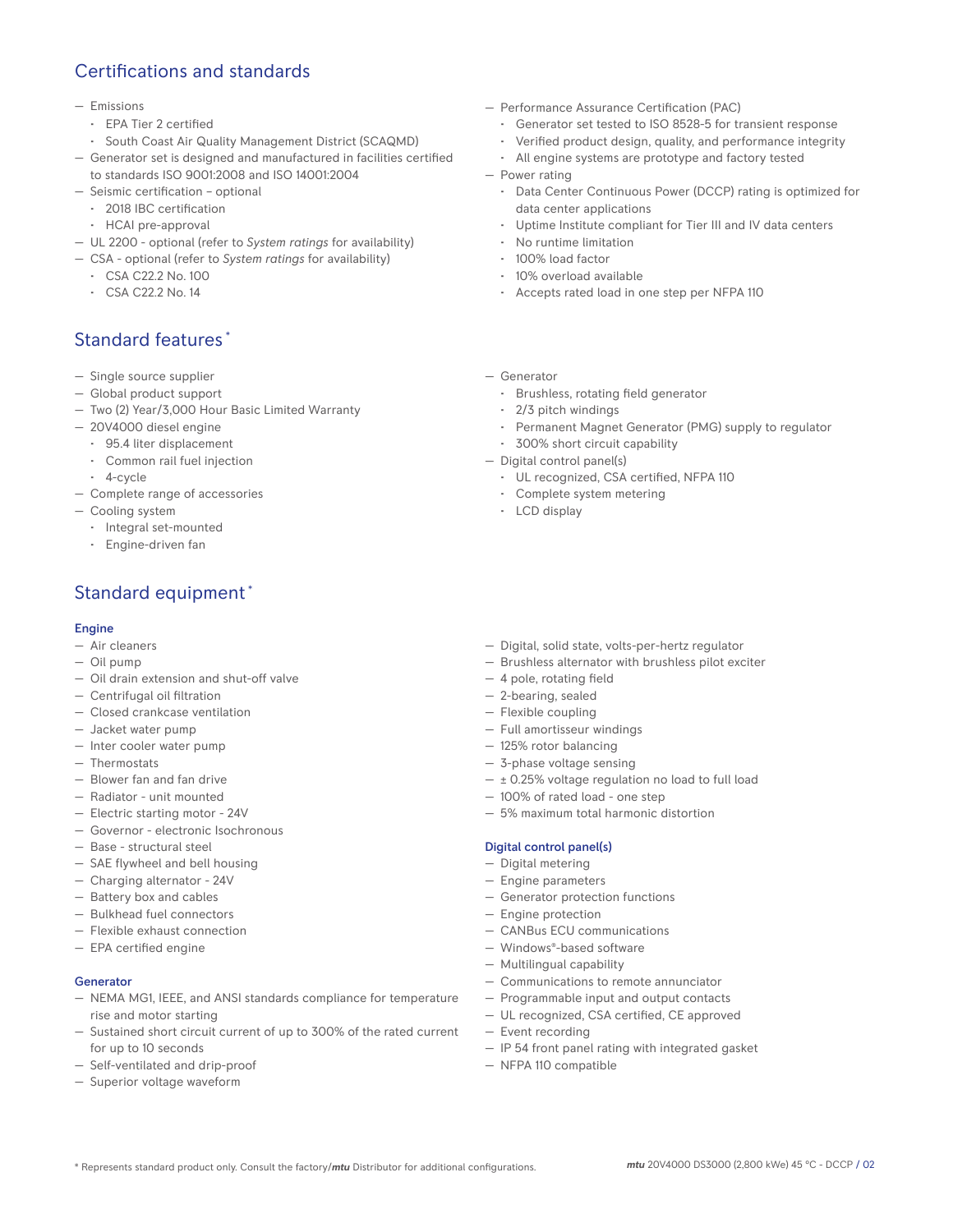# Application data

## Engine

| Manufacturer                         | mtu                           |
|--------------------------------------|-------------------------------|
| Model                                | 20V4000G44S                   |
| Type                                 | 4-cycle                       |
| Arrangement                          | $20-V$                        |
| Displacement: $L$ (in <sup>3</sup> ) | 95.4 (5,822)                  |
| Bore: cm (in)                        | 17 (6.69)                     |
| Stroke: cm (in)                      | 21(8.27)                      |
| Compression ratio                    | 16.4:1                        |
| Rated rpm                            | 1.800                         |
| Engine governor                      | electronic isochronous (ADEC) |
| Maximum power: kWm (bhp)             | 3,010 (4,036)                 |
| Steady state frequency band          | ± 0.25%                       |
| Air cleaner                          | dry                           |
|                                      |                               |

## Liquid capacity

| Total oil system: L (gal)             | 390 (103)  |
|---------------------------------------|------------|
| Engine jacket water capacity: L (gal) | 205 (54.2) |
| After cooler water capacity: L (gal)  | 50 (13.2)  |
| System coolant capacity: L (gal)      | 860 (227)  |
|                                       |            |

## Electrical

| Electric volts DC                                            | 24    |
|--------------------------------------------------------------|-------|
| Cold cranking amps under -17.8 $^{\circ}$ C (O $^{\circ}$ F) | 4.200 |
| Batteries: group size                                        | 8D    |
| Batteries: quantity                                          |       |

## Fuel system

| Fuel supply connection size          | $-16$ JIC 37 $\degree$ female |
|--------------------------------------|-------------------------------|
|                                      | 1" NPT adapter provided       |
| Fuel return connection size          | $-16$ JIC 37 $\degree$ female |
|                                      | 1" NPT adapter provided       |
| Maximum fuel lift - cranking: m (ft) | $1(3.3)*$                     |
| Maximum fuel lift - running: m (ft)  | 3.1(10)                       |
| Recommended fuel                     | diesel #2                     |
| Total fuel flow: L/hr (gal/hr)       | 1,620 (428)                   |

\* Fuel lift pump for cranking increases lift to: m (ft) 3.1 (10)

### Fuel consumption

| At 100% of power rating: L/hr (gal/hr)<br>At 75% of power rating: L/hr (gal/hr)     | 712 (188)<br>553 (146) |
|-------------------------------------------------------------------------------------|------------------------|
| At 50% of power rating: L/hr (gal/hr)                                               | 390 (103)              |
| Cooling - radiator system                                                           |                        |
| Ambient capacity of radiator: °C (°F)<br>Maximum restriction of cooling air: intake | 45 (113)               |
| and discharge side of radiator: kPa (in. H <sub>2</sub> O)                          | 0.12(0.5)              |
| Water pump capacity: L/min (gpm)                                                    | 1,567(414)             |
| After cooler pump capacity: L/min (gpm)                                             | 567 (150)              |
| Heat rejection to coolant: kW (BTUM)                                                | 1,040 (59,143)         |
| Heat rejection to after cooler: kW (BTUM)                                           | 770 (43,789)           |
| Heat radiated to ambient: kW (BTUM)                                                 | 253 (14,372)           |
| Fan power: kW (hp)                                                                  | 60.6 (81.3)            |
| Air requirements                                                                    |                        |
| Aspirating: *m <sup>3</sup> /min (SCFM)                                             | 252 (8,900)            |
| Air flow required for radiator                                                      |                        |
| cooled unit: *m <sup>3</sup> /min (SCFM)                                            | 3,082 (108,843)        |
| Remote cooled applications; air flow required for                                   |                        |
| dissipation of radiated generator set heat for a                                    |                        |
| maximum of 25 °F rise: *m <sup>3</sup> /min (SCFM)                                  | 918 (32,405)           |
| * Air density = $1.184 \text{ kg/m}^3$ (0.0739 lbm/ft <sup>3</sup> )                |                        |
| <b>Exhaust system</b>                                                               |                        |
| Gas temperature (stack): °C (°F)                                                    | 480 (896)              |
| Gas volume at stack temperature: m <sup>3</sup> /min (CFM)                          | 624 (22,036)           |

| Ods vulume at stack temperature. In Timil (CFMI)            | UZ4 (ZZ,UJU) |
|-------------------------------------------------------------|--------------|
| Maximum allowable back pressure at                          |              |
| outlet of engine, before piping: kPa (in. H <sub>2</sub> O) | 8.5(34.1)    |